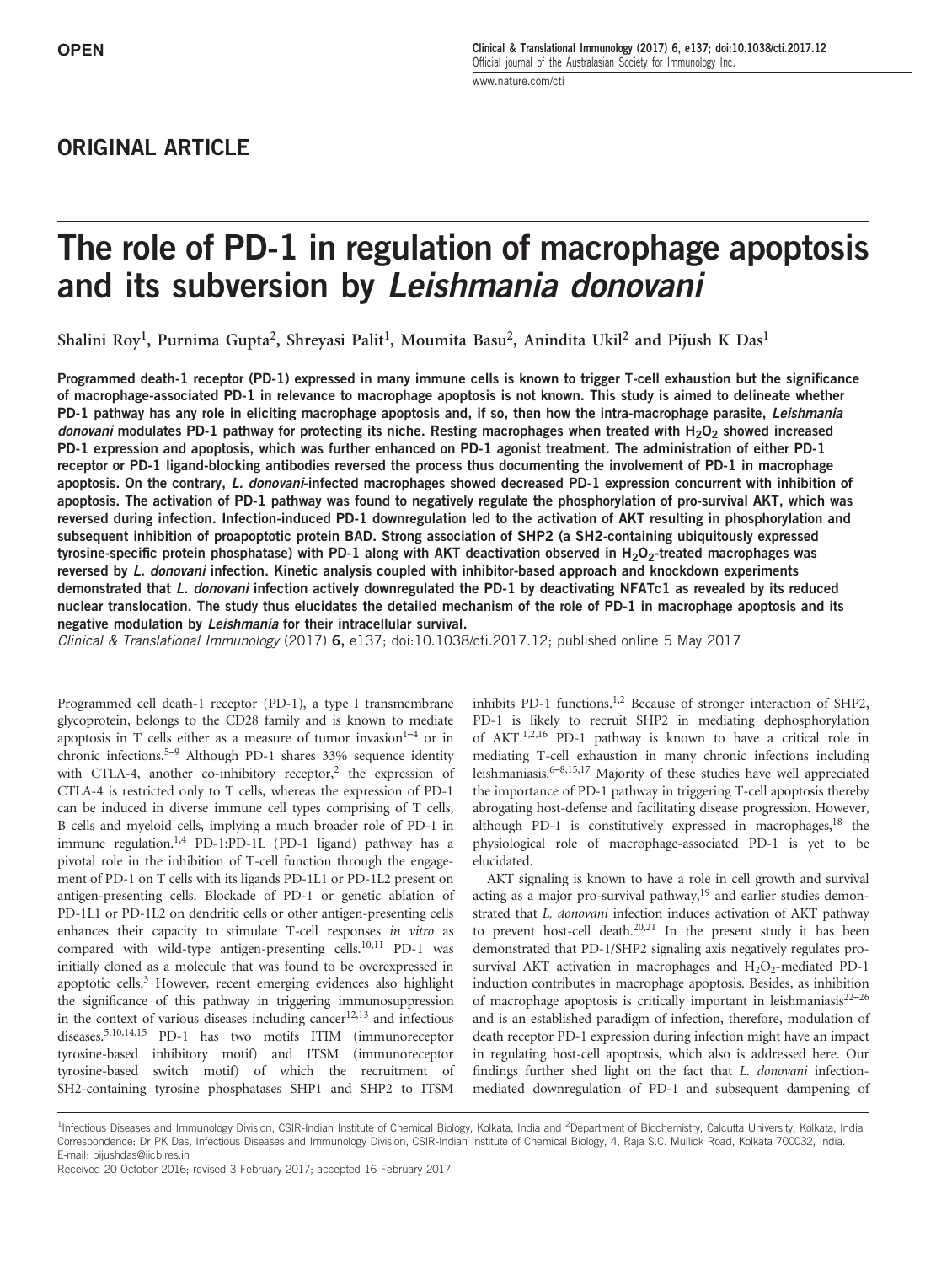

Figure 1 Role of PD-1 in macrophage apoptosis. (a) RAW 264.7 macrophages were treated with H<sub>2</sub>O<sub>2</sub> (400 µM) for 1 h. The cells were washed, incubated overnight at 37 °C and the extent of apoptosis was analyzed by annexin-V-tagged FITC-PI flow cytometry. Dual parameter dot plot of FITC fluorescence (x axis) versus PI fluorescence (y axis) is represented as logarithmic fluorescence intensity. Quadrants: upper left, necrotic cells; lower left, live cells; lower right, apoptotic cells; upper right, necrotic or late phase of apoptotic cells.  $(a1)$  Individual bar graph represents the mean percentage $\pm$ s.d. of apoptotic cells. (b, c) RAW 264.7 or BMDM were treated with H<sub>2</sub>O<sub>2</sub> (400 µm) for 1 h. The cells were washed and collected at the indicated time points post H<sub>2</sub>O<sub>2</sub> treatment and the expression of PD-1 was monitored by immunoblotting (b) and flow cytometry (c). (c1) Individual graph denotes the mean percentage  $\pm$  s.d. of cells expressing PD-1. (d) RAW 264.7 macrophages were treated either with anti-PD-1 or anti-PD-1L1 antibody or PD-1 agonist (PD-1L1-Ig fusion protein) followed by treatment with H<sub>2</sub>O<sub>2</sub> and the extent of apoptosis was analyzed by annexin-V-PI flow cytometry. (d1) Individual bar graph represents the mean percentage  $\pm$  s.d. of apoptotic cells. Bands were analyzed densitometrically and expressed as mean $\pm$ s.d;  $n=3$ , NS, nonsignificant; \*\*P<0.01, \*\*\*P<0.001; Student's t-test. PI, propidium iodide.

PD-1/SHP2 signaling helped the parasite in activating pro-survival AKT pathway, which in turn led to inhibition of proapoptotic protein BAD, thereby inhibiting host-cell apoptosis.

## RESULTS

## Role of PD-1 in macrophage apoptosis

Role of PD-1 in regulating T-cell apoptosis is well documented. However, although macrophages express both PD-1 receptor and ligand, no work has yet been done on the involvement of PD-1 signaling in inducing macrophage apoptosis, 8,10-15 Therefore, we thought it worthwhile to study the role of PD-1 pathway in macrophage apoptosis. We treated RAW 264.7 cells with the apoptotic

inducer  $H_2O_2$  (400  $\mu$ M) for 1 h and determined the percentage of annexin-positive cells after overnight incubation by FACS analysis (Figure 1a) and time-dependent PD-1 expression by western blot analysis (Figure 1b). Along with the increase in apoptosis  $(50.4 \pm 5.1\%)$ as compared with  $6.2 \pm 0.7\%$  in control cells  $P < 0.001$ ; Figure 1a), H2O<sup>2</sup> treatment resulted in higher PD-1 level as observed upto 24 h with maximum at 24 h post treatment (3.9-fold compared with untreated macrophages, *P*<0.001; Figure 1b). We further validated these findings in BMDM, which also depicted increased PD-1 expression at 12 and 24 h post treatment (Figure 1b). Western blot data were corroborated by flow cytometry analysis, which showed maximum surface expression of PD-1 at 24 h post  $H_2O_2$  treatment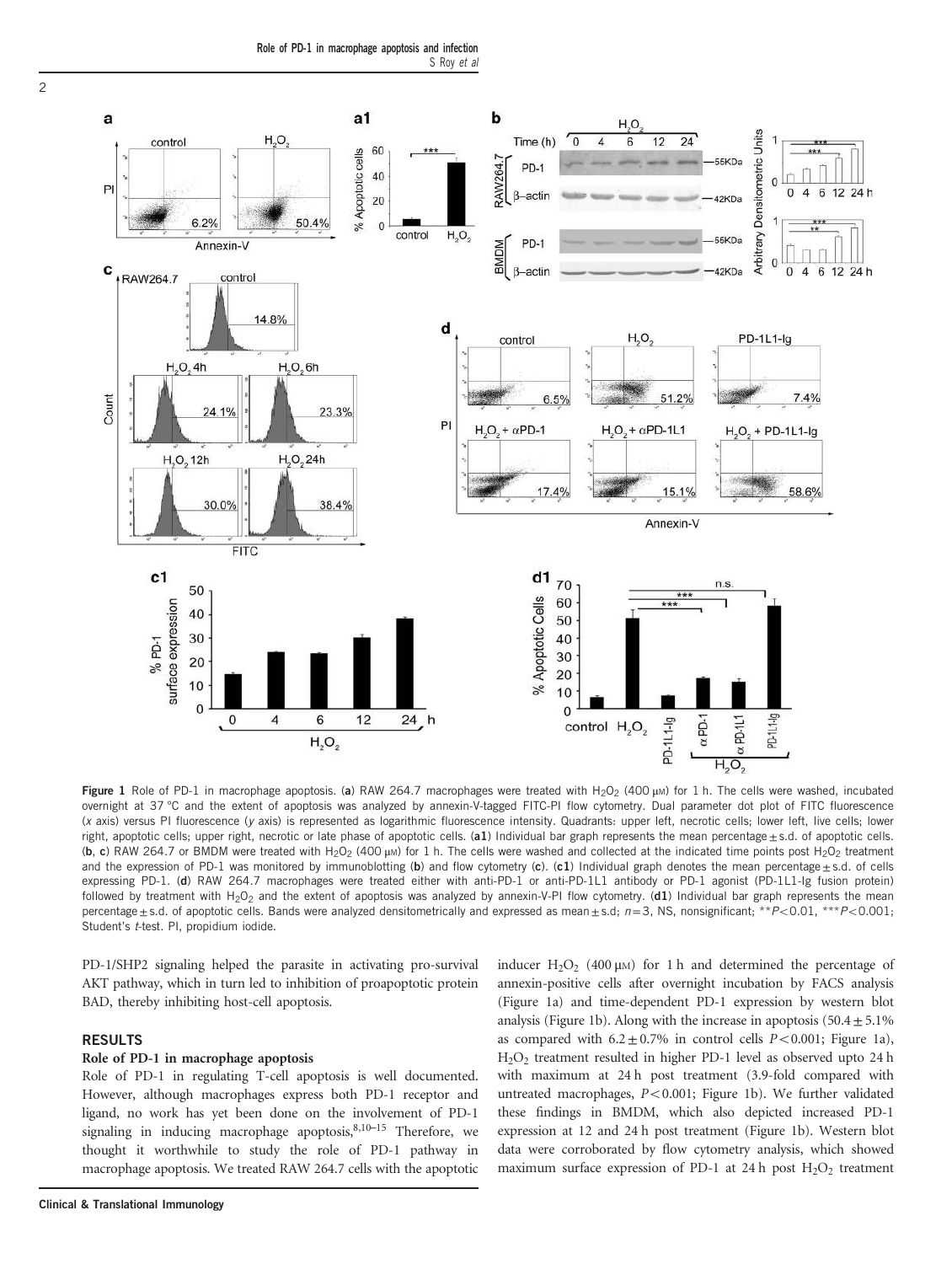(Figure 1c). To further ascertain the role of PD-1 in macrophage apoptosis, RAW 264.7 cells were pretreated with monoclonal antibodies against either PD-1 or PD-1 ligand (PD-1L1) and then subjected to  $H_2O_2$  treatment (Figure 1d). Flow cytometry analysis revealed that as compared with  $H_2O_2$ -treated cells, which showed  $51.2 \pm 4.7\%$  apoptosis, PD-1- and PD-1L1-blocked macrophages showed significantly decreased apoptosis  $(17.4 \pm 0.9\%$  and  $15.1 \pm 1.8\%$ , respectively,  $P < 0.001$ ) thereby emphasizing the role of PD-1 signaling in macrophage apoptosis. In contrast, the PD-1 agonist (PD-1L1-Ig fusion protein) pretreated and  $H_2O_2$ -administered cells showed slight increase in apoptosis  $(58.6 \pm 3.9\%$  compared with 51.2  $\pm$  4.7% in H<sub>2</sub>O<sub>2</sub>-treated cells, *P*>0.05; Figure 1d). Taken together, these results suggest that macrophage apoptosis is associated with increased PD-1 expression and blockade of PD-1 signaling reduced macrophage apoptosis.

## Role of PD-1 in Leishmania-induced inhibition of macrophage apoptosis

Inhibition of host-cell apoptosis is one of the survival strategies used by intracellular pathogens.27–<sup>29</sup> *L. donovani,* an intra-macrophage parasite, also exploits various mechanisms to inhibit host-cell apoptosis.19–<sup>23</sup> To determine whether *Leishmania* parasite modulates PD-1 pathway for inhibition of macrophage apoptosis, we checked the effect of *L.donovani* infection on macrophage apoptosis and its correlation with PD-1 receptor. Flow cytometry analysis revealed that L. donovani infection significantly decreased H<sub>2</sub>O<sub>2</sub>-induced macrophage apoptosis  $(7.2 \pm 0.5, 6.0 \pm 0.5, 5.3 \pm 0.6\%$  at 2, 4 and 6 h post infection, respectively compared with  $51.7 \pm 4.4\%$  in  $H_2O_2$ -treated control; Figure 2a). We then determined the kinetics of PD-1 expression in *L.donovani*-infected RAW 264.7 macrophages, which decreased gradually with a maximum reduction obtained at 6 h post infection (84.2% reduction compared with uninfected cells,  $P < 0.001$ , Figure 2b) indicating infection-induced inhibition of PD-1 expression. Similar observation was noted in BMDM (Figure 2b, lower panel). As PD-1 was found to be induced upon  $H_2O_2$  treatment, we therefore wanted to determine whether *L. donovani* infection can modulate the PD-1 expression in  $H_2O_2$ -treated macrophages. To this end, macrophages were infected with *L. donovani* promastigotes followed by treatment with  $H_2O_2$ , and PD-1 expression was determined after indicated time periods. Like infected cells, PD-1 level was also reduced in infected  $H_2O_2$ -treated cells (66.2 and 91.6% reduction at 4 and 6 h post infection, respectively, compared with untreated cells, *P*<0.001; Figure 2c). Furthermore, flow cytometry analysis also showed similar trend in the reduction in surface expression of PD-1 in *L. donovani*infected  $H_2O_2$ -treated RAW 264.7 macrophages (55.3 and 60.6%) reduction at 4 and 6 h post infection, respectively, compared with untreated cells,  $P<0.001$ ; Figure 2d). We also showed that compared with  $H_2O_2$ -treated cells (50.7  $\pm$  1.8% apoptosis), there was significant reduction in apoptosis in the infected cells  $(6.1 \pm 0.4\%$  apoptosis), which was not further altered by treatment with anti-PD-1 or anti-PD-1L1 antibody  $(5.7 \pm 0.4 \text{ and } 5.1 \pm 0.4, P > 0.05, respectively)$ , however, a little increase in the agonist-pretreated infected cells  $(25.1 \pm 2.7\%, P < 0.001)$  was observed suggesting thereby that infection has already inhibited PD-1-mediated signaling (Figure 2e). As shown in Figure 2f, PD-1 agonist treatment significantly reduced parasite burden (42.4% reduction compared with infected control, *P*<0.001) thereby implicating the importance of PD-1 in *Leishmania* infection. The contribution of PD-1 pathway in negatively regulating M1 polarization of macrophages<sup>30</sup> suggested an anti-inflammatory influence of PD-1 in macrophages. Therefore, we thought it worthwhile to ascertain whether PD-1 signaling has any impact upon the levels of pro-inflammatory cytokines TNFα, IL-1β, IL-6 and CXCL8 or IL-8 both in control and infected macrophages. We measured the levels of the cytokines by ELISA in the culture supernatants of uninfected and infected (24 h) BMDM treated with either PD-1 agonist (PD-1L1-Ig fusion protein,  $2.5 \mu g$  ml<sup>-1</sup>) or antagonistic anti-PD-1 antibody (10  $\mu$ g ml<sup>-1</sup>). Although the levels of pro-inflammatory cytokines were very low in uninfected macrophages, *L. donovani* infection resulted in moderate increase in the levels of IL-6 and IL-8

(169.13 ± 10.6 pg ml<sup>-1</sup> and 168.27 ± 10.5 pg ml<sup>-1</sup> of IL-6 and IL-8) in infected BMDM compared with  $57.3 \pm 0.5$  pg ml<sup>-1</sup> of IL-6 and  $56.7 \pm 0.7$  pg ml<sup>-1</sup> of IL-8 in the control BMDM, respectively (Figure 2g). However, no detectable difference was observed in levels of cytokines in PD-1 agonist or in PD-1 antagonist-treated control or infected macrophages compared with untreated control (Figure 2g). This might be due to the downregulation of PD-1 receptor during *L. donovani* infection. Collectively, these results revealed that *L. donovani* inhibits macrophage apoptosis by reducing PD-1 expression thereby inhibiting PD-1 signaling.

## Role of PD-1 pathway on activation of AKT

To examine whether PD-1-mediated apoptosis has any influence on AKT signaling, which is associated with cell growth and survival,<sup>19</sup> we assessed the impact of PD-1 agonist-mediated increased PD-1 signaling on LPS-induced activation of AKT in the macrophages. Maximum AKT phosphorylation (6.2-fold increase compared with control, *P*<0.001, Figure 3a) was observed post 30 min LPS (100 ng ml<sup>-1</sup>) treatment (Figure 3a) and 30 min time point was therefore chosen in all the subsequent experiments involving LPS treatment. PD-1 agonistpretreated RAW 264.7 macrophages showed considerable decline in LPS-mediated AKT phosphorylation (47.2% reduction compared with only LPS-treated macrophages,  $P < 0.001$ , Figure 3b) suggesting that PD-1 signaling may antagonize AKT activation. To ascertain the negative regulation of AKT by PD-1 pathway, we next evaluated the effects of PD-1 pathway blockade on AKT activation. Contrary to PD-1 agonist, LPS-mediated AKT phosphorylation was significantly enhanced when PD-1 signaling was inhibited by using anti-PD-1 or anti-PD-1L1 antibody (2.6- and 2.5-fold, respectively, compared with agonist-treated cells, *P*<0.001; Figure 3b). Since *Leishmania* parasite induces activation of AKT pathway for inhibition of host-cell apoptosis,<sup>20</sup> we wanted to determine whether *Leishmania* downregulates PD-1 to activate AKT pathway. Kinetic analysis revealed that infection resulted in increased phosphorylation of AKT as observed upto 12 h with a maximum at 6 h post infection (5.0-fold increase compared with control,  $P < 0.001$ ; Figure 3c). Similar trend was observed in infected RAW 264.7 macrophages treated with  $H_2O_2$ (5.1-fold increase compared with control at 6 h post infection, *P*<0.001; Figure 3d). However, RAW 264.7 macrophages treated with  $H_2O_2$  alone did not result in p-AKT activation (Figure 3e). Next, we wanted to assess the impact of PD-1 pathway on *Leishmania*induced AKT phosphorylation. Phospho-AKT level was markedly reduced in agonist-pretreated infected RAW 264.7 macrophages (51.2% reduction over infected control,  $P < 0.001$ ) whereas it was significantly increased in macrophages pretreated either with anti-PD-1 or anti-PD-1L1 antibodies (3.2- and 4.3-fold, respectively, over agonist-treated infected cells,  $P < 0.001$ , respectively, Figure 3f) thereby suggesting the reciprocal relationship between AKT and PD-1 signaling during infection. Taken together, these results suggest that PD-1 pathway negatively regulates AKT activation and downregulation of PD-1 by *L. donovani* infection led to the activation of AKT.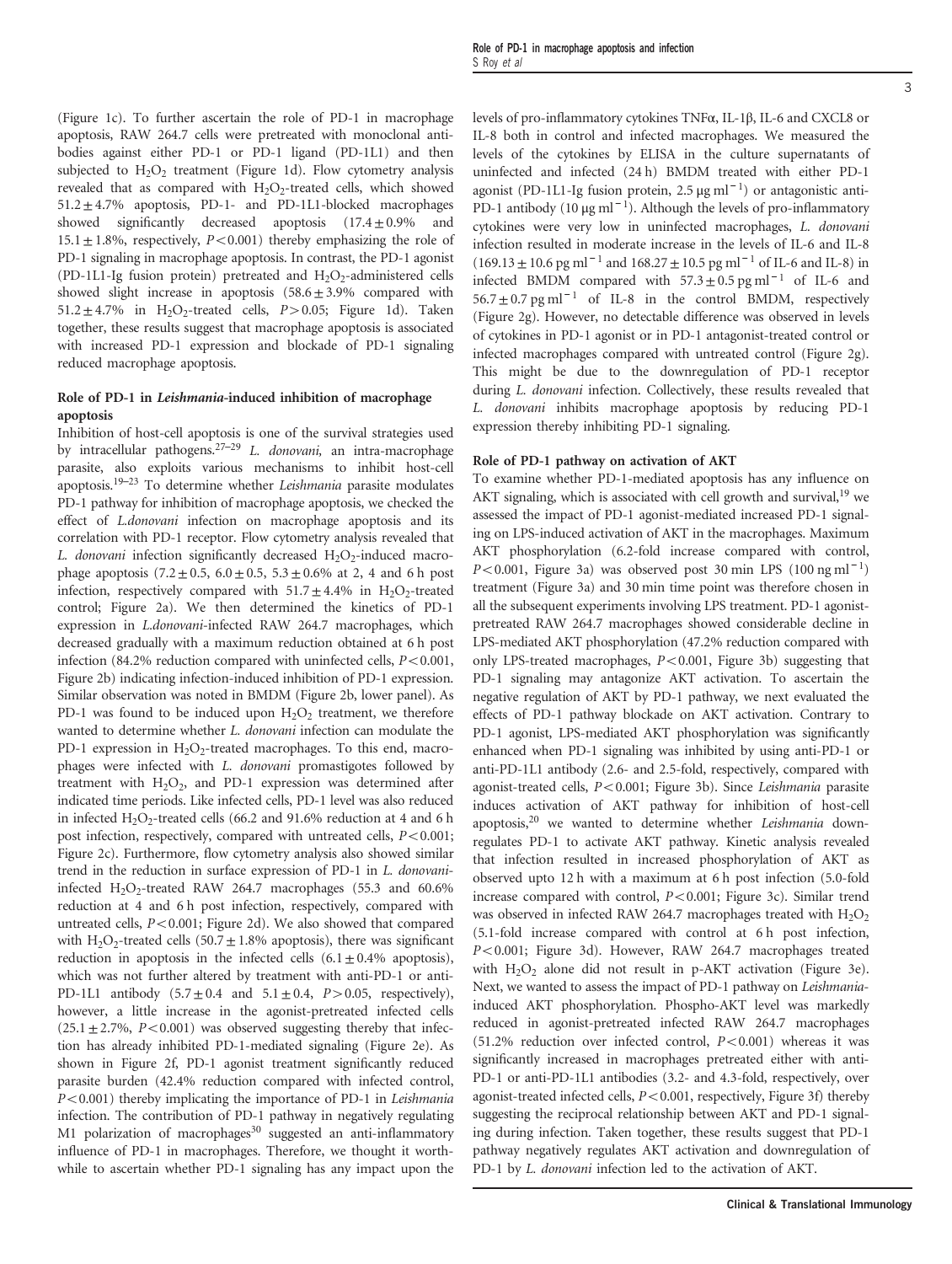Role of PD-1 in macrophage apoptosis and infection S Roy et al



Figure 2 Role of PD-1 in Leishmania-induced inhibition of macrophage apoptosis. (a) RAW 264.7 cells were infected with L. donovani (L.d.) promastigotes with a parasite/macrophage ratio of 10:1 for the indicated time periods (0–6 h) followed by treatment with  $H_2O_2$  (400 μM) for 1 h. The cells were washed and incubated overnight at 37 °C and the extent of apoptosis was analyzed by annexin-V-tagged FITC-PI flow cytometry. (a1) Individual bar graph represents the mean percentage ±s.d. of apoptotic cells. (b) Both RAW 264.7 and BMDM cells were infected with promastigotes of L. donovani (L.d) for the indicated time periods (0–6 h) and expression of PD-1 was evaluated at the protein level by immunoblotting. (c, d) RAW cells were infected with L. donovani (L.d.) for the indicated time period followed by treatment with H<sub>2</sub>O<sub>2</sub> (400 μM) for 1 h. Expression of PD-1 was analyzed by western blotting (c) and flow cytometry (d). (d1) Individual graph represents the mean percentage ± s.d. of cells expressing PD-1. (e) RAW cells were pretreated with either anti-PD-1 or anti-PD-1L1 antibody or PD-1L1-Ig and then infected with L. donovani promastigotes for 6 h followed by treatment with H<sub>2</sub>O<sub>2</sub> (400 μM) for 1 h. The extent of apoptosis was analyzed by flow cytometry. (e1) Individual bar graph represents the mean percentage±s.d. of apoptotic cells. (f) RAW cells were pretreated with PD-1 agonist PD-1L1-Ig followed by infection with L. donovani promastigotes for 4 h and intracellular parasite number was determined by Giemsa staining after 24 h. (g) BMDM were pretreated with either anti-PD-1 antibody or PD-1L1-Ig and infected with L. donovani promastigotes. Supernatants were collected at 24 h post infection and levels of cytokines TNFα, IL-1β, IL-6 and CXCL8 or IL-8 in the cell supernatants were determined by ELISA. Results are representative of three independent experiments performed in triplicate. The data shown are mean $\pm$ s.d.;  $n=3$ , NS, nonsignificant; \*\* $P$ <0.001; Student's t-test.

## Role of PD-1/SHP2 signaling axis in regulation of AKT

As PD-1:PD-IL engagement induces recruitment of SHP2 in the ITSM domain present in cytoplasmic tail of PD-1, $^{1,2}$  we wanted to determine whether PD-1 uses SHP2 as its downstream effector in mediating AKT deactivation. We studied the interaction between PD-1 and SHP2, both in control and  $H_2O_2$ -treated RAW macrophages by co-immunoprecipitation studies, which revealed strong association (2.2-fold compared with control,  $P < 0.001$ ) of PD-1 with SHP2 in H2O<sup>2</sup> -treated macrophages (Figure 4a). However, although an increase in PD-1 level was observed in  $H_2O_2$ -treated immunoprecipitated samples, SHP2 level was found to be same in both control and H2O<sup>2</sup> -treated cells (Figure 4a). To verify our observation, reciprocal co-immunoprecipitation was performed where SHP2 was immunoprecipitated followed by immunoblotting with PD-1. Significantly increased association of PD-1 with immunoprecipitated SHP2 (3.3-fold compared with control,  $P < 0.001$ , Figure 4d) conformed to our earlier observation suggesting thereby that increased PD-1 expression probably leads to its increased association with SHP2. Next, to ascertain the role of SHP2 in AKT phosphorylation, we studied induction of AKT phosphorylation by LPS in PD-1 agonistpretreated macrophages in the presence and absence of SHP2 inhibitor. Phospho-AKT levels were markedly diminished in RAW 264.7 macrophages pretreated with LPS and PD-1 agonist (46.2% decrease compared with LPS-treated control,  $P<0.01$ ), which was reversed in the presence of SHP2 inhibitor (2.6-fold increase, *P*<0.001, Figure 4g). However, the level of LPS-induced AKT phosphorylation in the presence of SHP2 inhibitor alone was quite similar to that observed in PD-1 agonist and SHP2 inhibitor co-treated macrophages (Figure 4g). We then wanted to study the status of PD-1/SHP2 signaling axis in the context of *L. donovani* infection. PD-1 was immunoprecipitated from  $H_2O_2$ -treated infected macrophages and subjected to western blotting with anti-SHP2 antibody, which revealed decreased association of PD-1 with SHP2 (40.1% reduction compared with control, *P*<0.01; Figure 4b). Endogenous SHP2 was markedly increased (1.8-fold compared with control, *P*<0.001) in whole-cell lysates of infected cells (Figure 4b). Reciprocal co-immunoprecipitation studies where SHP2 was immunoprecipitated followed by immunoblotting with PD-1 also showed significantly decreased association of PD-1 with SHP2 (65.2% compared with control,  $P < 0.01$ ; Figure 4e) while the endogenous PD-1 in whole-cell lysate was also significantly reduced in infected cells (53.8% compared with control,  $P < 0.001$ ; Figure 4e). Identical experiments carried out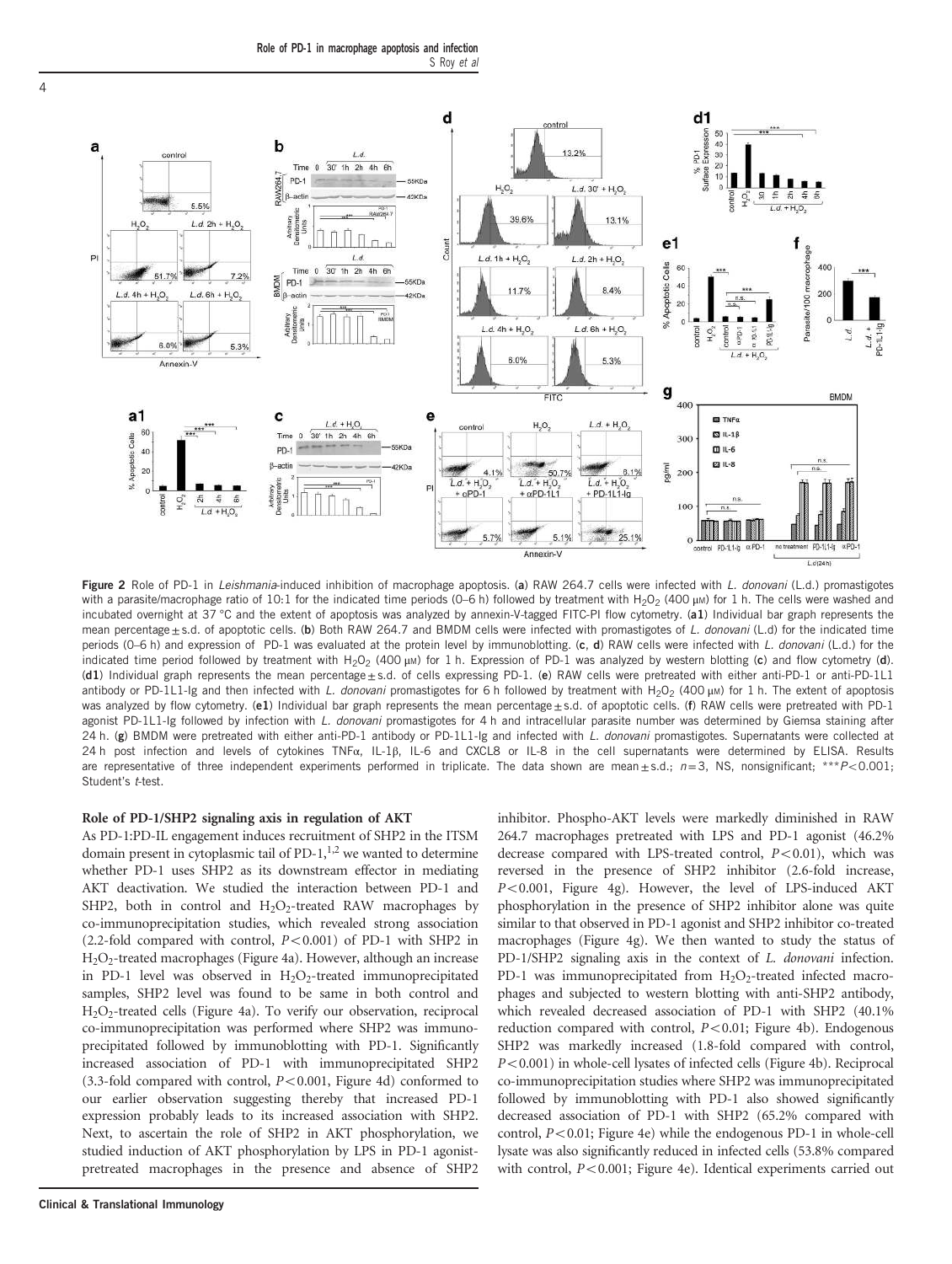Role of PD-1 in macrophage apoptosis and infection S Roy et al



Figure 3 Role of PD-1 pathway on activation of AKT. (a) RAW cells were treated with LPS (100 ng ml<sup>-1</sup>) for indicated time period. Expressions of phospho-AKT and total AKT were analyzed by immunoblotting. (b) RAW cells were pretreated with either PD-1L1-Ig or anti-PD-1 antibody or anti-PD-1L1 antibody followed by LPS (100 ng ml<sup>-1</sup>) treatment for 30 min. The cell lysates were analyzed by western blotting with indicated antibodies. (c–e) RAW cells were infected with L. donovani promastigotes for indicated time periods followed by treatment with H<sub>2</sub>O<sub>2</sub> for 1 h. The cells were then analyzed for the level of p-AKT and AKT by western blotting in infected cells (c), infected and H<sub>2</sub>O<sub>2</sub>-treated cells (d) and H<sub>2</sub>O<sub>2</sub>-treated cells (e). (f) RAW cells were pretreated with either anti-PD-1 antibody or anti-PD-1L1 antibody or PD-1L1-Ig and then infected with L. donovani promastigotes for 6 h followed by treatment with H<sub>2</sub>O<sub>2</sub> for 1 h. The cells were analyzed for the level of p-AKT and AKT by western blotting. The data shown are representative of three independent experiments. Bands were analyzed densitometrically and expressed as mean $\pm$ s.d.; n=3, NS, nonsignificant; \*\* $P$ <0.001; Student's t-test.

with *L. donovani*-infected RAW 264.7 macrophages without post H2O<sup>2</sup> treatment, also documented similar findings as above (Figures 4c and f). These results suggest that decreased association of PD-1 with SHP2 is a consequence of PD-1 downregulation during infection. Next, to delineate the role of SHP2 as a downstream mediator of PD-1- mediated AKT deactivation, infected and PD-1 agonist-pretreated RAW 264.7 macrophages were subjected to  $H_2O_2$ treatment in the presence or absence of SHP2 inhibitor. PD-1 agonist treatment resulted in decline of infection-induced increase of phospho-AKT level (73.5% decrease compared with infected control,  $P<0.001$ ), which was rescued in the presence of SHP2 inhibitor (Figure 4h). To validate further the role of SHP2, we used an *in vitro* siRNA knockdown system for SHP2, which also demonstrated that SHP2 knockdown appreciably rescued the decline in AKT phosphorylation occurring in the agonist-treated infected cells (Supplementary Figure 1). The efficiency of knockdown was determined by western blotting, which showed 83.6% (Supplementary Figure 2).

#### Role of PD-1 pathway on proapoptotic factors in macrophages

AKT pathway has an important role in cell survival through activation and inactivation of anti- and proapoptotic proteins, respectively, by phosphorylation/dephosphorylation.31–<sup>33</sup> BAD is a well -characterized proapoptotic protein and AKT-mediated phosphorylation of BAD renders it inactive.<sup>32</sup> PD-1 pathway negatively regulates pro-survival AKT, therefore, we wanted to delineate its impact on proapoptotic BAD. To this end, RAW 264.7 macrophages were analyzed for BAD phosphorylation in response to PD-1 agonist or antagonist using LPS as positive control. Phospho-BAD level was significantly decreased in PD-1 agonist-treated macrophages (48.4% decrease compared with LPS-treated macrophages,  $P < 0.01$ ) whereas PD-1 antagonist (anti-PD-1 or anti-PD-1L1 antibody)-treated cells showed 2.9- and 3.4-fold increase (*P*<0.001) over agonist-treated macrophages (Figure 5a). To ascertain whether SHP2 works downstream of PD-1 in mediating the negative regulation of BAD phosphorylation, phospho-BAD levels were analyzed in agonist-pretreated and LPS-administered cells in the presence or absence of SHP2 inhibitor. Decreased BAD phosphorylation in PD-1 agonist-pretreated RAW 264.7 macrophages could be partially reversed by SHP2 inhibition  $(2.1-fold increase,  $P<0.001$ , Figure 5b). In case of *L. donovani*$ infection, BAD phosphorylation was found to be increased in infected as well as infected  $H_2O_2$ -treated RAW 264.7 macrophages with a maximum at 6 h post infection (5.6- and 5.5-fold increase over control,  $P < 0.001$ , Figures 5c and d). Increased BAD phosphorylation in *L. donovani*-infected H<sub>2</sub>O<sub>2</sub>-treated macrophages was found to be inhibited by PD-1 agonist (45.8% decrease compared with infected control,  $P<0.001$ ), whereas PD-1 antagonist (anti-PD-1 or anti-PD-1L1 antibody) treatment resulted in an increase in BAD phosphorylation (3.2- and 2.9-fold increase over agonist-treated infected cells,  $P < 0.001$ , Figure 5f). Similar findings were obtained in identical experimental set using only infected RAW 264.7 macrophages without H<sub>2</sub>O<sub>2</sub> treatment (Figure 5e). In *L. donovani* infection also, BAD phosphorylation is mediated by SHP2, as the decrease in

5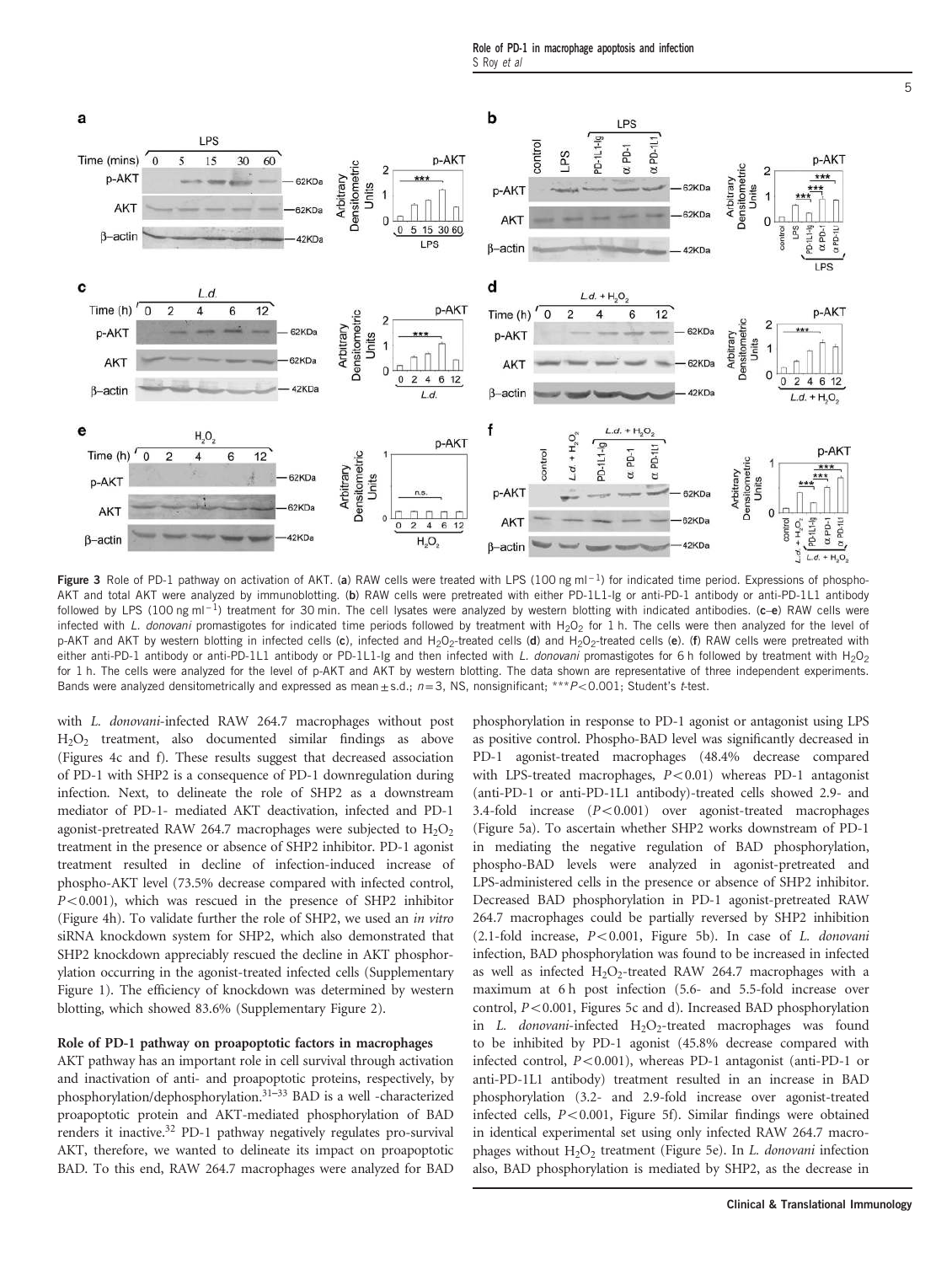Role of PD-1 in macrophage apoptosis and infection S Roy et al



Figure 4 The role of PD-1/SHP2 signaling axis on activation of AKT. (a-c) RAW 264.7 macrophages infected with L. donovani promastigotes for 6 h or control RAW 264.7 cells were treated with H<sub>2</sub>O<sub>2</sub> (400 μM) for 1 h, washed and kept overnight at 37 °C. The cell lysates were then immunoprecipitated with anti-PD-1 antibody and analyzed for the expression of SHP2 by immunoblotting in H<sub>2</sub>O<sub>2</sub>-treated cells (a), infected and H<sub>2</sub>O<sub>2</sub>-treated cells (b) and infected cells (c). Level of SHP2 in the whole-cell lysate (WCL) was analyzed by immunoblotting using anti-SHP2 antibody in a-c. (d–f) L. donovani-infected (6 h) macrophages or uninfected control macrophages were treated with H<sub>2</sub>O<sub>2</sub> for 1 h, washed and kept overnight at 37 °C. Lysates were immunoprecipitated using anti-SHP2 antibody and analyzed for the expression of PD-1 by immunoblotting in H<sub>2</sub>O<sub>2</sub>-treated cells (d), infected and H<sub>2</sub>O<sub>2</sub>-treated cells (e) and infected cells (f). Level of PD-1 in the whole-cell lysate (WCL) was analyzed by immunoblotting using anti-PD-1 antibody in d–f. (g) RAW cells were treated with either LPS (100 ng ml<sup>-1</sup> for 30 min) or PD-1 agonist PD-1L1-lg (2.5 μg μl<sup>-1</sup> for 2 h) or with both in the presence or absence of SHP2 inhibitor, orthovanadate (200 μm for 45 min). The cell lysates were analyzed for the expression of p-AKT and total AKT by western blot analysis. (h) PD-1 agonistpretreated macrophages were infected with L. donovani promastigotes for 6 h followed by treatment with H<sub>2</sub>O<sub>2</sub> for 1 h in the presence or absence of SHP2 inhibitor. The cell lysates were then analyzed for p-AKT and AKT levels by western blot analysis.The data shown are one of three independent experiments. Bands were analyzed densitometrically and expressed as mean  $\pm$  s.d.;  $n=3$ , NS, nonsignificant; \*\* $P<0.01$ ; \*\*\* $P<0.001$ ; Student's t-test.

infection-induced BAD phosphorylation by agonist treatment could be partially reversed by using SHP2 inhibitor  $(2.3\text{-}fold \text{ increase}, P<0.001,$ Figure 5g). Similar results were obtained when we used SHP2 siRNA instead of SHP2 inhibitor (Supplementary Figure 3). This was also reflected in parasite survival as the reduced intra-macrophage survival by PD-1 agonist treatment (37.1% reduction compared with infected control) could be partially reversed by treatment with SHP2 inhibitor but only a slight decrease in parasite suppression was observed in infected cells treated with PD-1 agonist along with SHP2 inhibitor (23.1% reduction compared with infected control; Figure 5h).

## Role of NFATc1 in L. donovani infection-induced PD-1 down regulation

To get an insight into the molecular mechanism of PD-1 down regulation by *L. donovani* infection, we studied the kinetics of PD-1 mRNA level in infected cells by real-time PCR analysis, which was decreased substantially from 4 h time point as observed upto 12 h post infection (Figure 6a). As *L. donovani* infection resulted in repression of PD-1, we looked for transcription factors possibly mediating the repression. PD-1 is reported to be transcriptionally regulated by STAT1 and NF-κB.<sup>18,34</sup> We therefore studied activation kinetics of these two transcription factors in infected cells. However, neither STAT1 nor NF-κB p65 showed any activation upto 4 h post infection (Figure 6b), suggesting that these two transcription factors may not be responsible for maintaining initial PD-1 level during infection. As nuclear factor of activated T cells (NFAT) is known to regulate PD-1 expression in T cells<sup>35</sup> and macrophages also express NFATc1,<sup>36,37</sup>

we therefore wanted to investigate whether NFATc1 is involved in PD-1 expression. We studied the translocation kinetics of NFATc1 in H2O<sup>2</sup> -treated RAW 264.7 macrophages and found that nuclear localization of NFATc1 was substantially increased  $(P<0.001)$  as observed upto 24 h (Figure 6c). This corroborates with the protein level expression of PD-1 after H<sub>2</sub>O<sub>2</sub> treatment (Figure 1b). Next, to determine whether NFATc1 is involved in PD-1 repression during *L. donovani* infection, nuclear localization of NFATc1 was assessed in infected macrophages, which documented a steady level upto 2 h and started declining only at 4 h post infection (68.9% decrease compared to 2 h infected control, *P*<0.001; Figure 6d). We further validated these findings in BMDM, which also depicted similar findings (Figure 6e). Upon cyclosporine A (NFATc1 inhibitor) treatment, NFATc1 levels in nuclear fractions of infected macrophages were no longer detectable (Figure 6f). Correspondingly, no detectable PD-1 level was obtained in the cyclosporine A-treated infected cells (Figure 6g) further suggesting the importance of NFATc1 in regulation of PD-1 in infection. Similar results were obtained when we used NFATc1 siRNA transfection system to specifically inhibit NFATc1 (Supplementary Figures 4 and 5). The efficiency of NFATc1 knockdown was determined by western blotting which showed 83.6% (Supplementary Figure 6).

### **DISCUSSION**

In the present study, we showed that macrophage-associated PD-1 contributes to macrophage apoptosis through negatively regulating pro-survival AKT activation. We also elucidated the mechanism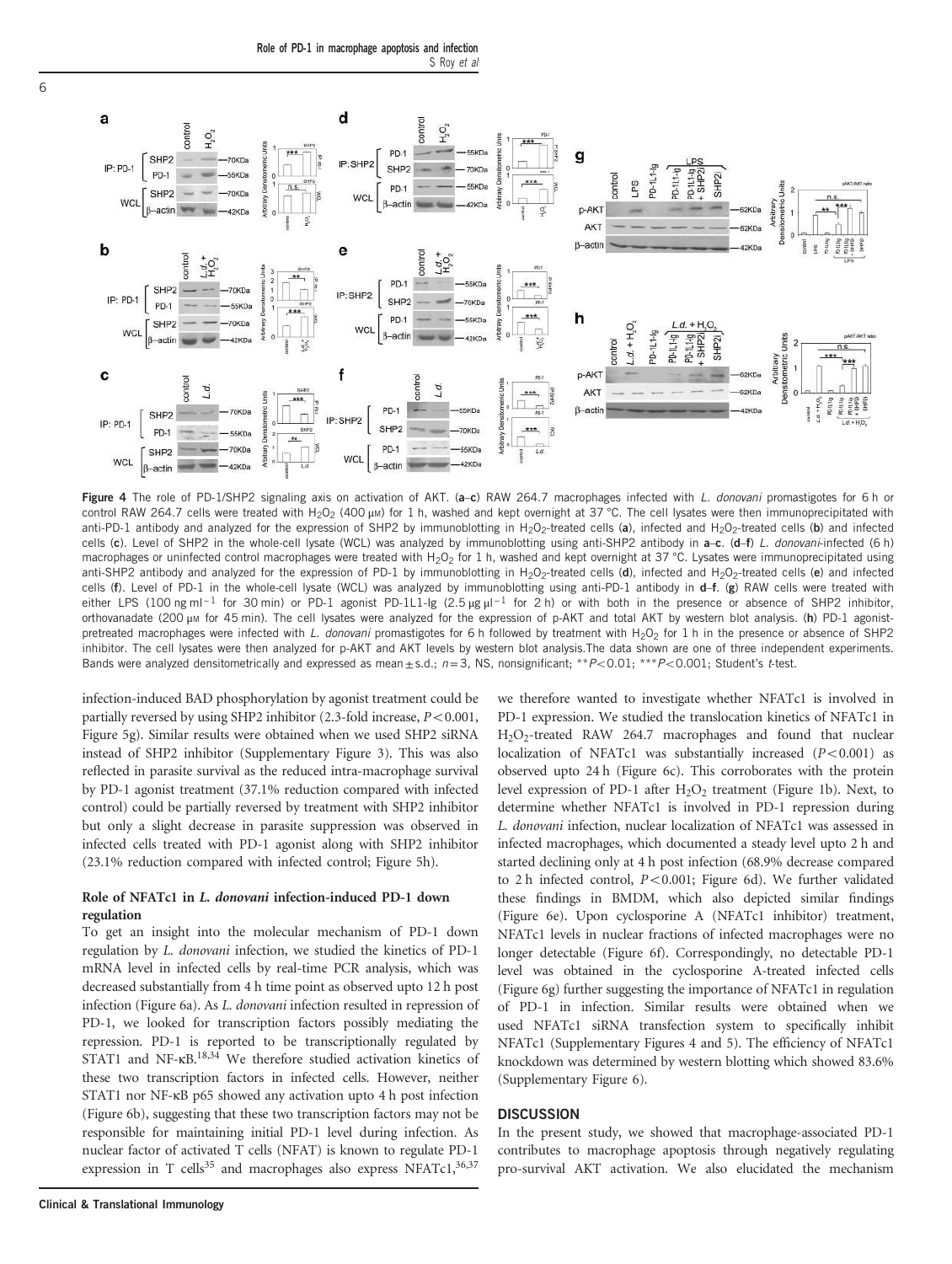Role of PD-1 in macrophage apoptosis and infection S Roy et al



Figure 5 Role of PD-1 pathway on proapoptotic factors in macrophages. (a) RAW cells were pretreated either with anti-PD-1 or anti-PD-1L1 antibody or PD-1 agonist (PD-1L1-Ig) followed by treatment with LPS (100 ng ml<sup>-1</sup> for 30 min). The cell lysates were analyzed for the expression of phospho-BAD and BAD by western blotting using respective antibodies. (b) RAW cells were treated with PD-1 agonist or SHP2 inhibitor, sodium orthovanadate or both followed by treatment with LPS (100 ng ml<sup>-1</sup> for 30 min). The cell lysates were analyzed for the levels of p-BAD and BAD. (c, d) The cells were infected with L. donovani promastigotes for indicated time periods and treated with or without H<sub>2</sub>O<sub>2</sub> (400 μM) for 1 h. The cell lysates were analyzed for p-BAD and BAD in infected (c) and infected and H<sub>2</sub>O<sub>2</sub>-treated (d) cells. (e, f) L. donovani-infected (6 h) macrophages were pretreated either with anti-PD-1 or anti-PD-1L1 antibody or PD-1 agonist followed by treatment with or without H<sub>2</sub>O<sub>2</sub> (400 μM) for 1 h. The cell lysates were analyzed for p-BAD and BAD in infected (e) and infected and H<sub>2</sub>O<sub>2</sub>-treated (f) cells. (g) The cells were treated with PD-1 agonist or SHP2 inhibitor, sodium orthovanadate or both, infected with L. donovani promastigotes and treated with H<sub>2</sub>O<sub>2</sub>. p-BAD and BAD levels were analyzed by immunoblotting. (h) The cells were pretreated with PD-1 agonist in the presence or absence of SHP2 inhibitor, infected with L. donovani promastigotes for 4 h and intracellular parasite number was determined by Giemsa staining after 24 h. The data shown are mean $\pm$ s.d. of three independent experiments;  $n=3$ , NS, nonsignificant; \*P<0.05; \*\*P<0.01; \*\*\*P<0.001; Student's t-test.

involving *L*. *donovani* infection-mediated suppression of PD-1 which in turn, favored sustenance of infection-induced AKT activation thus leading to arrest of macrophage apoptosis and parasite survival.

Increased expression of macrophage-PD-1 in response to apoptotic stimuli  $H_2O_2$  along with increased macrophage apoptosis in the presence of PD-1 agonist suggested an apoptosis-inducing role of PD-1. Moreover, our finding that PD-1 exerts antagonistic influence on pro-survival AKT activation is in line with the report that PD-1 pathway negatively regulates LPS-mediated IL-12 production in macrophage.<sup>16</sup> In the present study, *L. donovani* infection caused downregulation of PD-1 expression along with concomitant activation of AKT. This is in agreement with earlier studies, which showed that *Leishmania* infection resulted in activation of AKT pathway leading to increased intracellular survival of parasites.20,21 Moreover, the observation that prior blockade of PD-1 or PD-IL-1 enhanced the extent of AKT activation, which was reversed by agonist pretreatment corroborated further the antagonistic influence of PD-1 pathway on AKT activation. Furthermore, our findings that PD-1 pathway negatively regulates BAD phosphorylation both in LPS-treated macrophages and in *L. donovani-*infected macrophages suggested the antagonistic influence of PD-1 pathway on proapoptotic BAD inhibition.

We also focused our attention to the mechanistic details pertaining to PD-1 signaling-mediated AKT inactivation. Despite the presence of both ITIM and ITSM in PD-1, recruitment of SHP1 and SHP2 particularly to the ITSM motif of PD-1 is instrumental in mediating inhibitory functions of PD-1. $^{1,2}$  Furthermore, the fact that PD-1 is capable of suppression of PI3K/AKT activation was mainly due to its

ITSM added further importance to this domain in mediating PD-1 signal transduction.<sup>2</sup> Indeed our co-immunoprecipitation studies supported the notion in providing evidence of stronger association of SHP2 with PD-1, which was markedly inhibited during infection. The role of SHP2 in AKT activation was further supported by the observation that PD-1 agonist-mediated AKT deactivation was significantly reversed in the presence of SHP2 inhibitor. This is in line with the findings of Cho *et al.,*<sup>16</sup> which showed that PD-1 engagement with B7-H1.Fc fusion protein resulted in the suppression of IL-12 production in macrophages, which was mediated by inhibition of PI3K/AKT pathway through the recruitment of SHP2 to PD-1 cytoplasmic tail.

To get further insight into infection-induced downregulation of PD-1, the role of two transcription factors responsible for PD-1 expression, namely STAT1 and NF-κB were investigated, activation status of which were, however, not changed during the time course of infection. Dampening of NF-κB activation during *L. donovani* infection is well documented,<sup>38,39</sup> and STAT1 tyrosine phosphorylation and STAT1α levels were also reported to be decreased in *Leishmania*-infected macrophages.<sup>40</sup> According to a recent study, NFATc1 is the transcription factor known to regulate PD-1 transcription in T cells.<sup>35</sup> As NFATc1 is expressed in macrophages and has a role in innate immune regulation,  $36,37$  it therefore seemed likely that NFATc1 might have a role in regulating PD-1 expression even in macrophages.  $H_2O_2$  treatment resulted in NFATc1 activation, which is consistent with  $H_2O_2$ -mediated PD-1 induction, thus suggesting the involvement of NFATc1 in PD-1 induction. Furthermore, *L. donovani* infection dampened the expression and translocation of NFATc1 and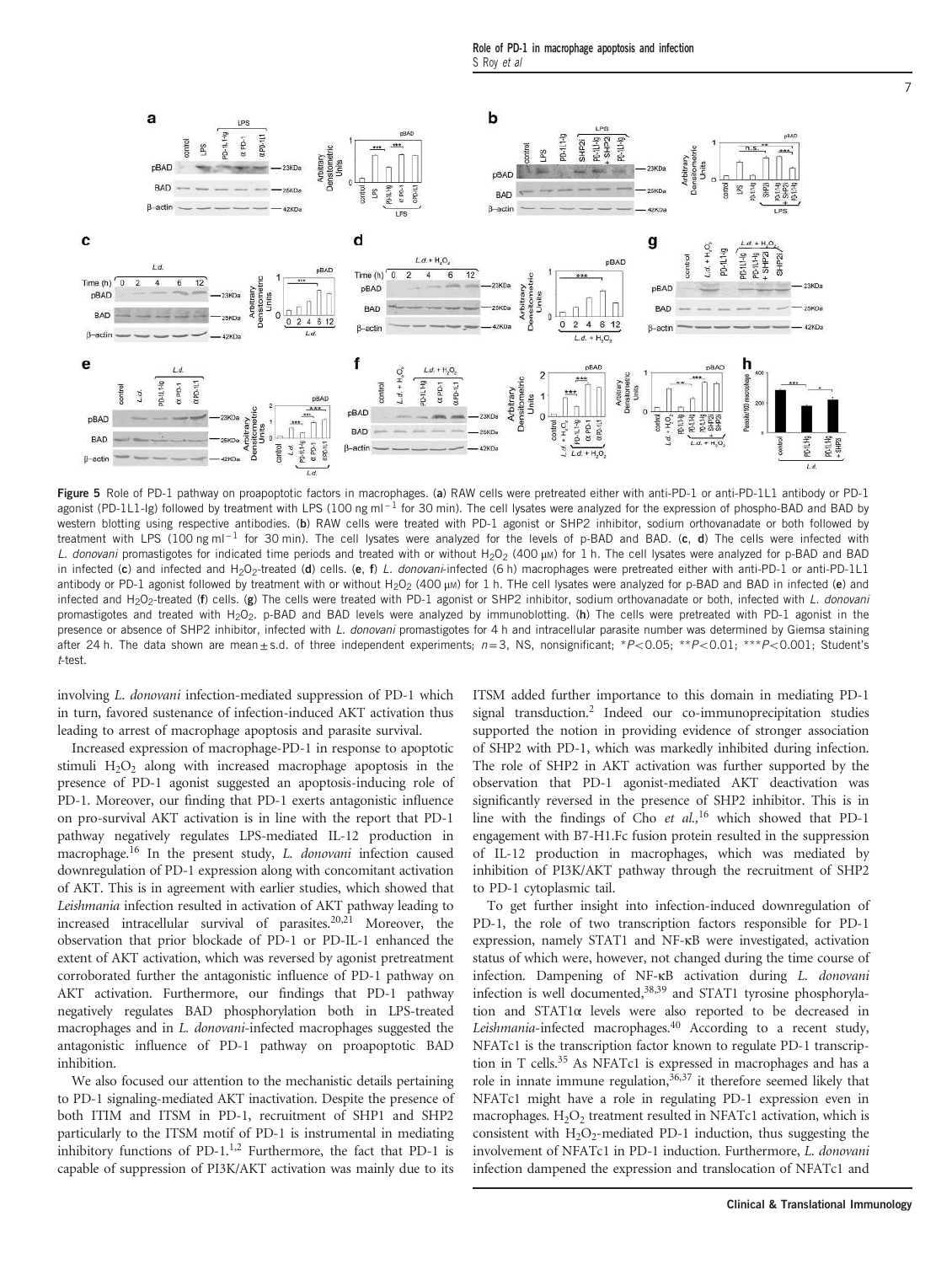Role of PD-1 in macrophage apoptosis and infection S Roy et al



Figure 6 Role of NFATc1 in L. donovani infection-induced PD-1 downregulation. (a) RAW 264.7 macrophages were infected with L. donovani promastigotes for various time periods as indicated and the expression of PD-1 was evaluated at the mRNA level by real-time PCR. (b) RAW cells were infected with L. donovani promastigotes at indicated times and phospho-STAT1, STAT1, phospho-P65 NF-KB and P65 NF-KB levels were analyzed by western blotting. (c) RAW cells were treated with H<sub>2</sub>O<sub>2</sub> (400 μM) for 1 h. The cells were washed and kept overnight at 37 °C. Levels of NFATc1 were analyzed in nuclear and cytosolic fraction by western blot using anti-NFATc1 antibody. Lamin A and β-actin were used as internal control for nuclear and cytosolic fraction, respectively. (d, e) Macrophages were infected with L. donovani promastigotes at indicated time periods and the levels of NFATc1 was analyzed in nuclear and cytosolic fractions by western blot in RAW (d) and BMDM (e). (f, g) RAW cells were treated with cyclosporine A (1 µg ml<sup>-1</sup>) for 24 h followed by infection with L. donovani promastigotes for the indicated times. Level of NFATc1 was then analyzed in nuclear fraction (f) and the level of PD-1 was analyzed in whole-cell lysate (g) by western blotting. The data shown are mean $\pm s.d.$  of three independent experiments;  $n=3$ , NS, nonsignificant;  $***P<0.001$ ; Student's t-test.

this resulted in PD-1 repression. Inhibition of NFATc1 by cyclosporine A or by siRNA-mediated silencing of NFATc1 produced an inhibitory effect on PD-1 expression, thereby suggesting that *L. donovani* infection-mediated PD-1 repression is being regulated by nuclear translocation of NFATc1.

On the whole, the present study not only unravels a relatively novel mechanism of suppression of macrophage apoptosis in *L. donovani* infection, but it also sheds light on the previously unappreciated role of macrophage-associated PD-1 receptor in contributing to macrophage apoptosis. Besides, the study showed that in the context of infection, the death receptor PD-1 remains repressed to facilitate sustenance of infection-induced activation of pro-survival AKT and inhibition of proapoptotic BAD thus favoring parasite survival (Figure 7). This signifies that macrophage PD-1 pertains to be the negative regulator of AKT and probably the reason behind its constitutive expression on macrophages is to tune AKT activation. Based on these results, we may therefore speculate that the inhibition of AKT signaling by induction of PD-1 receptor may serve as future therapeutic tool to regulate macrophage-associated diseases involving the de-regulation of components of the PI3K/AKT pathway.

#### **METHODS**

#### Chemicals and reagents

Sodium orthovanadate, *Escherichia coli* LPS O111:B4, protease inhibitors, BSA and mouse monoclonal β-actin antibody were obtained from Sigma-Aldrich (St Louis, MO, USA). Penicillin G and streptomycin solution, DMEM, M199, recombinant human GM-CSF and FBS were obtained from Invitrogen (Carlsbad, CA, USA). Antibodies against AKT, p-AKT, STAT1 and p-STAT1 were obtained from Cell Signaling Technology, Danvers, MA, USA. Mouse monoclonal antibodies against PD-1, PD-1L1, NFATc1, SHP2, BAD, p-BAD, protein A/G plus agarose beads and antimouse-AP conjugated secondary antibody were obtained from Santa Cruz Biotechnology (Santa Cruz, CA, USA). BCIP was obtained from Sigma and NBT from Calbiochem (San Diego, CA, USA). Annexin-V-FLUOS staining kit was purchased from Roche Applied Science (Indianapolis, IN, USA). Recombinant PD-1L1-Ig chimera was obtained from R&D Systems (Minneapolis, MN, USA).

#### Cell culture, parasites and infection

The promastigotes of *L. donovani* strain (MHOM/IN/1983/AG83) were maintained in Medium 199 (Invitrogen, Life Technologies, Carlsbad, CA, USA) supplemented with 10% fetal calf serum (Invitrogen), 50 μg ml<sup>-1</sup> streptomycin and 50 U ml<sup>-1</sup> penicillin. The murine macrophage cell line RAW 264.7 (ATCC) was maintained at 37 °C and 5%  $CO<sub>2</sub>$  in RPMI 1640 (Invitrogen) supplemented with 10% fetal calf serum, streptomycin (100 μg ml<sup>-1</sup>) and penicillin (100 U ml<sup>-1</sup>). BMDM were prepared from the femurs and tibias of 6- to 8-week-old killed BALB/c mice, as described previously.<sup>41</sup> For *in vitro* infection, macrophages were infected with stationary-phase promastigotes at a 10:1 parasite-to-macrophage ratio for 4 h, non-internalized parasites were removed by washing with medium and the cells were resuspended in medium for an additional 20 h.42,43 The cells were fixed in methanol and stained with Giemsa for determination of the intracellular parasite number.<sup>38</sup>

#### Analysis of cell death

Both RAW 264.7 and BMDM ( $2 \times 10^6$ ) were infected with *L. donovani* promastigotes for different time periods, washed and treated with  $H_2O_2$ (400 μM). After 1 h of treatment, the cells were washed with phosphate-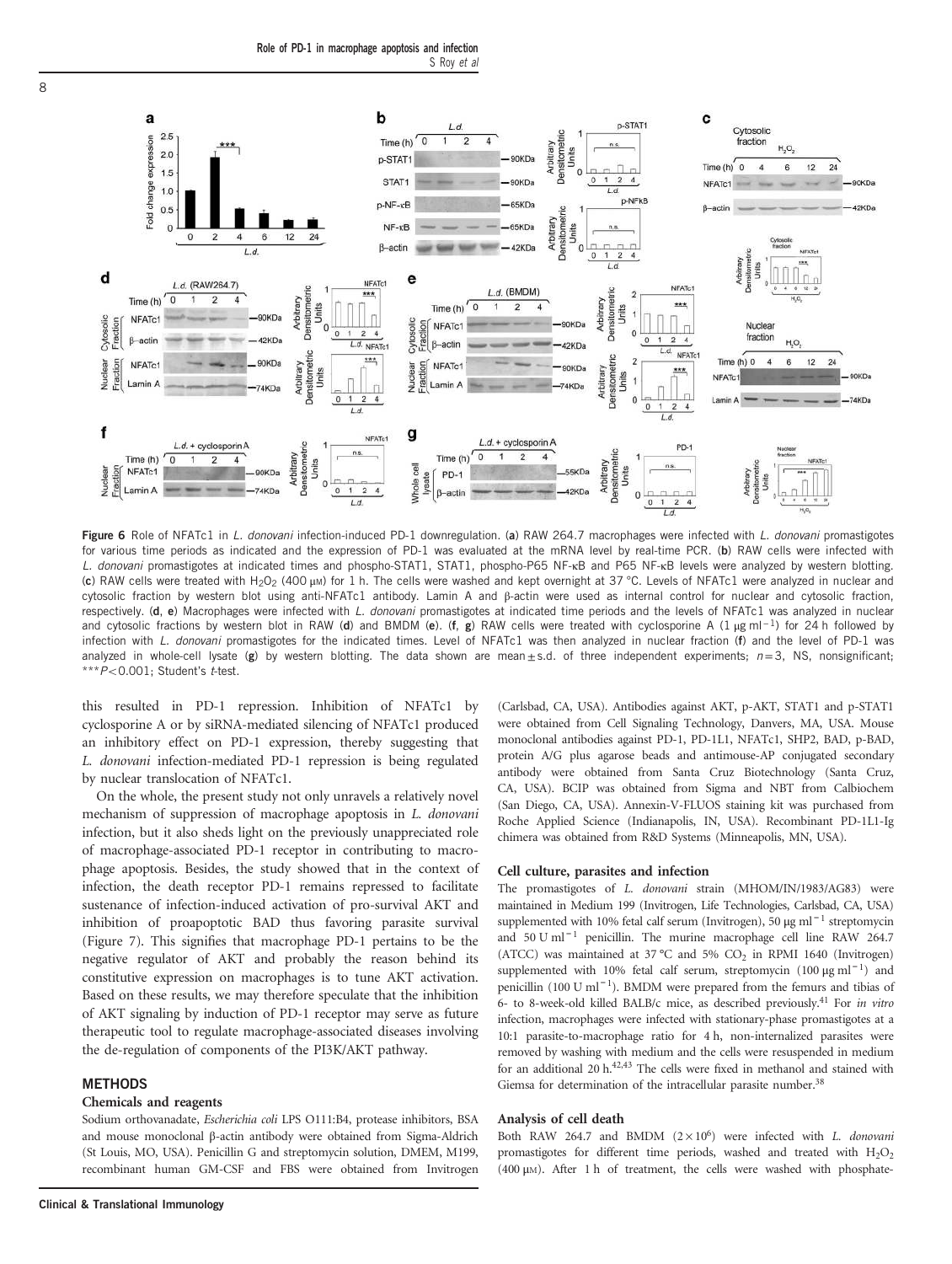

Figure 7 Role of PD-1/SHP2 signaling axis in macrophage apoptosis and parasite survival. Apoptotic stimuli  $H_2O_2$  increases the expression of macrophage PD-1 resulting in recruitment of SHP2 at its cytosolic domain. PD-1-associated SHP2 in turn dephosphorylates and inactivates AKT, which could no longer phosphorylate and inactivate proapoptotic BAD, thus leading to macrophage apoptosis. Leishmania infection, on the other hand, significantly decreases PD-1 expression level by repressing its transcription factor NFATc1. Reduced PD-1 could no longer recruit SHP2 and therefore AKT is activated and in turn phosphorylates and inactivates BAD thus preventing it to induce apoptosis resulting in parasite survival.

buffered saline and incubated overnight at 37  $^{\circ}$ C and 5% CO<sub>2</sub>. Apoptosis was then determined using annexin-V-FLUOS staining kit (Roche Applied Science) as per the manufacturer's instructions. The cells were stained with fluorescein isothiocyanate (FITC)-conjugated annexin-V and propidium iodide for 15 min at room temperature in the dark. The stained cells were then analyzed by a FACS Canto IITM cell sorter using 488 nm excitation and 530 nm emissions for FITC and 600 nm for propidium iodide fluorescence using FACS Diva software.

#### Surface expression of PD-1 by flow cytometry

Macrophages were infected for different times or treated with  $\text{H}_{2}\text{O}_{2}$  (400  $\mu$ m) for 1 h, washed and fresh media supplemented with FBS was added and kept at 37 °C and 5%  $CO<sub>2</sub>$  for different times. Adherent cells were collected at different time points post treatment to analyze PD-1 expression. The collected cells were incubated with phosphate-buffered saline containing 5% fetal calf serum and 10 μg ml<sup>-1</sup> murine antibody against PD-1 for 1 h at 4 °C, washed with phosphate-buffered saline three times and then incubated with 10 μg ml<sup>-1</sup> FITC-conjugated goat antimouse IgG for 30 min at 4 °C. PD-1 expression on the cell surface was analyzed by flow cytometry (FACS). Measurement of fluorescence in cells was made by counting at least 10 000 events per test using a FACS Aria flow cytometer (BD Biosciences, Oxford, UK), and the cells were gated out based on their fluorescent property. Data were analyzed using CellQuest software (BD Biosciences).

#### Cytokine analysis by ELISA

The level of various cytokines in the culture supernatants of BMDM were measured using a sandwich ELISA kit (Quantikine M, R&D Systems) as per the instructions of the manufacturer.

#### Immunoprecipitation and immunoblotting

Cells were lysed in lysis buffer (Cell Signaling Technology) and the protein concentrations in the cleared supernatants were estimated using a protein assay (Bio-Rad, Hercules, CA, USA). Briefly, pre-cleared cell lysates (500 μg) were incubated overnight with specific primary antibody at 4 °C. For coimmunoprecipitation studies, 25 μl of protein A/G plus agarose beads (Santa Cruz Biotechnology) were added to the mixture and incubated for 4 h at 4 °C. Immune complexes were collected and washed three times with ice-cold lysis buffer and once with lysis buffer without Triton X-100. The immunoprecipitated samples and cell lysates were resolved by 10% SDS-PAGE and then transferred to nitrocellulose membrane (GE Healthcare, Little Chalfont, UK). Thirty micrograms of protein from the whole-cell lysate of each sample were loaded as input. The membranes were blocked with 5% BSA in wash buffer (TBS, 0.1% Tween 20) for 2 h at room temperature and probed with primary antibody overnight at dilution recommended by the suppliers. The membranes were washed three times with wash buffer and then incubated with alkaline phosphatase-conjugated secondary antibody and detected by hydrolysis of 5 bromo-4-chloro-3′-indolylphosphate chromogenic substrate.

#### Isolation of nuclear fraction

To prepare subcellular fractions, the cells were lysed by a 10 min hypotonic treatment on ice in buffer A (10 mm HEPES (pH 7.9), 10 mm KCI, 1.5 mm MgCl<sub>2</sub>, 0.5 mM DTT, 0.5 mM phenylmethylsulfonyl fluoride, 10 μg of leupeptin per ml, 10 μg of pepstatin per ml, 0.01 U of aprotinin per ml) followed by homogenization using a narrow gauge syringe. The extract was then centrifuged at 4 °C for 10 min at 10 000 *g*. The supernatant was used as the cytosolic extract. The pellet was washed once with ice-cold buffer A and resuspended in two volumes of buffer C (20 mm HEPES (pH 7.9), 0.42 m NaCl, 1.5 mm MgCl<sub>2</sub>, 0.2 mm EDTA, 0.5 mm dithiothreitol (DTT), 0.5 mm phenylmethylsulfonyl fluoride, 10 μg of leupeptin per ml, 10 μg of pepstatin per ml, 0.01 U of aprotinin per ml, 25% glycerol). After the concentration of NaCl was adjusted to 0.38 <sup>M</sup>, the suspension was placed at − 70 °C for 10 min, thawed slowly on ice and then incubated for 10 min in ice with intermittent tapping. After a 15 min centrifugation at 10 000 *g* at 4 °C, the supernatant solution representing the soluble nuclear fraction was removed.

#### Real-time PCR

Total RNA from macrophages was isolated using the RNeasy mini kit (Qiagen, Valencia, CA, USA) according to the manufacturer's instructions. One microgram of RNA was used as template for cDNA synthesis. Quantitative real-time PCR (ABI 7500 Fast Real Time PCR system, Applied Biosystems) were performed using SYBR green PCR master mix (Applied Biosystems, Foster City, CA, USA). The ABI 7500 Fast Sequence detector was programmed with the following PCR amplification conditions: 40 cycles of 95 °C for 15 s and 60 °C for 1 min. β-Actin was chosen as an internal control for variability in amplification because of differences in initial mRNA concentrations. Relative quantitation was performed using the comparative ΔΔCt method, and data were normalized to β-actin mRNA levels and expressed as a fold change compared with uninfected controls. Primers used are PD-1: sense, 5′-CCAGCAACCAGACTGAAAAAC-3′, antisense, 5′-TCTCCTCGATTTTTGC CTTG-3′, β-actin: sense, 5′-GGCGGACTGTTACTGAGCTG-3′, antisense, 5′-TGCTCCAACCAACTGCTGTC-3′

#### siRNA transfection

RAW 264.7 cells  $(2 \times 10^6)$  were transfected with 1 µg of either SHP2 or NFATc1 siRNA according to the manufacturer's instructions (Santa Cruz Biotechnology). Control siRNA containing scrambled sequence was used as negative control. Following silencing, the cells were infected with *L. donovani* promastigotes as described before.

#### Densitometric analysis

Densitometric analyses for all the experiments were carried out using QUANTITY ONE software (Bio-Rad). Band intensities were quantified densitometrically, and the values were normalized to endogenous control and expressed in arbitrary units. The ratios of optical density of particular bands/ endogenous control are indicated as bar graphs adjacent to figures.

#### Statistical analysis

Data shown are representative of at least three independent experiments unless otherwise stated as *n* values given in the legend. Macrophage cultures were set in triplicate, and the results are expressed as the mean $\pm$  s.d. Student's *t*-test was used to assess the statistical significance of differences among a pair of data sets with a  $P$ -value  $< 0.05$  considered to be significant.

## CONFLICT OF INTEREST

The authors declare no conflict of interest.